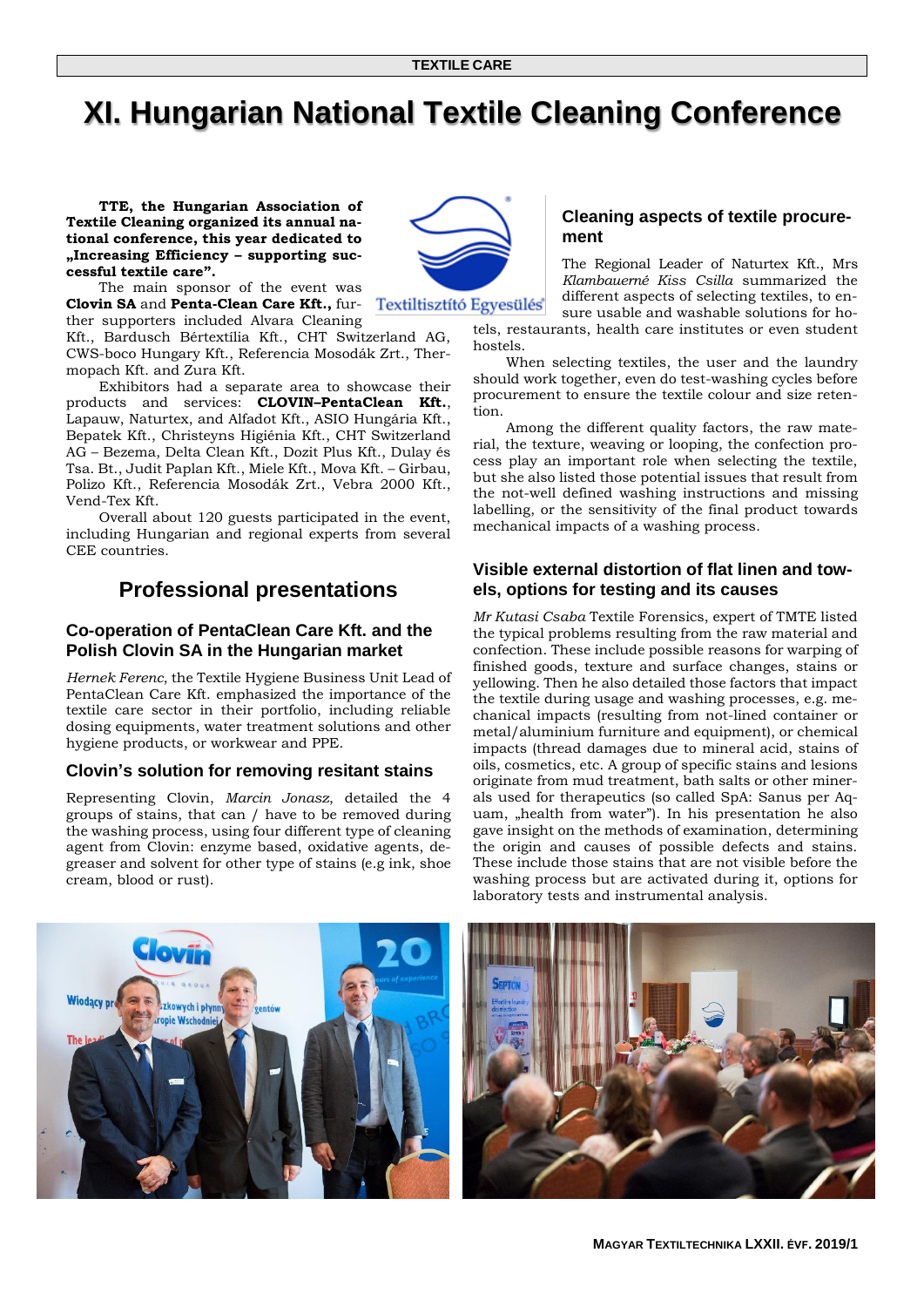

#### **Flatwork ironing success**

The Commercial Director of Lapauw, Mr. *Petr Jirutka* introduced the audience to the four basic factors that influence the quality of ironing: time, temperature, pressure and extraction. The ironers of Lapauw ensure a balanced performance of these factors, resulting in high quality ironing.

However, the quality of ironing is further influenced by several other factors of the washing process, including e.g water hardness, or mineral content of the water (that can easily be deposited on the coating of the rolls). These can cause colouring or creasing of the textile during ironing. Iron or magnesium are specially dangerous, these can quickly damage coating of the rolls or discolour the textile.

#### **Life-value table of textiles and correct pre-inspection policies**

*Dr. Varró Tamás*, Managing Director of TOP Clean Kft., introduced the life-value table used by textile cleaning saloons and in consumer disputes. This table was prepared and recently revised by the German association "Deutsche Textilreinigungsverband (DTV)", but is widely used in Hungary as well.

To determine the life-value of a textile, it is often required to use textile forensics expert as well, especially in cases where the disputed item is of high value.

To prove value of the damage is always the responsibility of the harmed party, preferably by presenting the purchase receipt (with purchase date and value). Lifevalue is influenced by the purchase price, actual age of the item, expected useful lifetime of the item and its overall condition. It is often the case, that after only a onetime usage, the value is reduced by 10%. When talking



about commercially used textiles (horeca textile, workwear, etc.) the valuation is based on the daily usage factors, number of washing cycles, and textile quality.

#### **Training of professionals**

TMTE is regularly organizing trainings according to the National Qualification Register (OKJ), Mrs. *Ecker Gabriella*, Secretary General of TMTE reported, that in 2017/2018, 10 persons successfully participated in the education, and the next training has already started. This training includes both theoretical and practical modules as well. Also, there is the opportunity for Master degree exams, in case enough applicants.

#### **Trends of the European laundry sector**

*Mr Peter Bauwens*, Textile care expert, compared the costs and effectivity of the sector between 1968 and 2018. In these 50 years, the major changes are based on the development of companies in size (small family businesses outgrown into multinational companies), building of chains (instead of individual companies), widespread automated industrial processes, and specialized laundries.

In the next 10 years it is expected that the capacity of the industry will grow further, the market share of rental textile keeps increasing, the production planning and control becomes more modern and automated, using sophisticated IT solutions and automated equipment. As a result, the proportions of the cost elements will be: labour 17,5% (compared to 35% in 2018), water and energy 15% (2018: 10%), detergents 2,5%, maintenance 10% (2018: 7,5%), depreciation 305 (2018:20%), textile procurement 20% (2018: 20%), other costs remain 5%.



**MAGYAR TEXTILTECHNIKA LXXII. ÉVF. 2019/1**